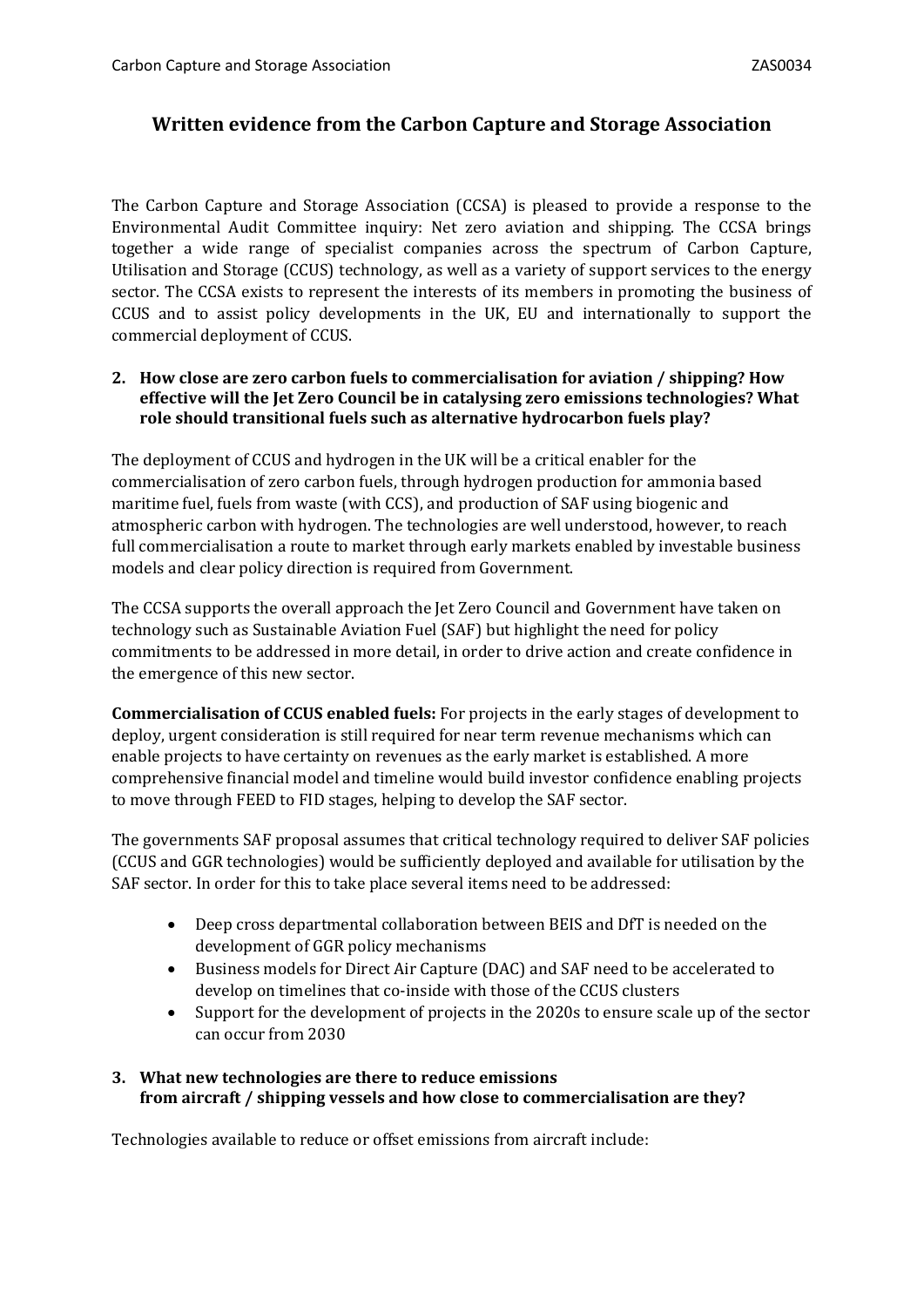- Sustainable aviation fuels, including; fuels from waste (with CCS) using the Fischer-Tropsch process and; synthetic fuels using carbon captured from the biosphere combined with low-carbon hydrogen.
- Verifiable offsets using Direct Air Carbon Capture and Storage (DACCS) or Bioenergy with Carbon Capture and Storage (BECCS)

The above technologies are preparing to deploy as part of the UK CCUS cluster deployment programme, with the intention to be operating in the 2020s. It is vital that Government support can grow early markets for SAF and carbon removal technologies in the 2020s, to ensure scale up of markets can occur from the 2030s, as the technologies reach full commercialisation.

Technologies available to reduce emissions from shipping include:

- Hydrogen/ammonia fuelled ships: Ammonia and hydrogen-based solutions are being explored for the maritime shipping sector. The IEA predicts that ammonia will become a key shipping fuel in the future<sup>1</sup>. In the UK the deployment of an ammonia shipping sector is linked to the successful deployment of reliable volumes of low-carbon hydrogen.
- Carbon capture onboard vessels: Demonstration projects and trials are underway for carbon capture onboard marine vessels<sup>2</sup>, whereby a modular 'container' capture solution is fitted to large oceangoing vessels, which captures CO2 from the exhaust of the engines. The captured CO2 can then be unloaded at port for permanent storage at local CO2 storage facilities. If this fuel feedstock can be biofuels (or blends) it has the potential to become a carbon negative fuel.

These technologies are somewhat reliant on the deployment of CCUS clusters and storage opportunities, to enable the production of large volumes of low-carbon hydrogen and to provide storage locations for CO2 captured on marine vessels. The UK has several CCUS clusters looking to be fully operational in the 2020s which can accelerate the commercialisation of the above technologies.

**4. How should the Government's net zero aviation strategy support UK industry in the development and uptake of technologies, fuels and infrastructure to deliver net zero shipping and aviation?**

#### **Net zero aviation:**

There are three main areas where the UK net zero aviation strategy should be more explicit to ensure the sector can develop and grow to achieve net zero ambitions:

**Clear and investable business models**: The introduction of net zero aviation policy mechanisms which can provide short term, as well as long term certainty on revenue are needed. For example, the use of a contracts for difference for SAF production supported by capital grants. The CfD mechanism is well understood through its use in the power CfD and provides revenue certainty as shown by the CfD contacts used to accelerate the deployment of offshore wind. A CfD type model could be a highly complementary SAF business model, providing potential schemes to incentivise CCUS applications, including engineered GGRs. The certainty of revenue which contractual instruments such as the CfDs can give both in the nearterm and over the lifetime of the project, is vital to unlock interest from private sector investors.

<sup>1</sup> IEA, 2020. Energy Technologies Perspective 2020.

Available at <https://www.iea.org/reports/energy-technology-perspectives-2020> <sup>2</sup> <https://www.logisticsmiddleeast.com/transport/worlds-first-co2-capture-plant-is-installed-on-a-vessel> (accessed August 2021)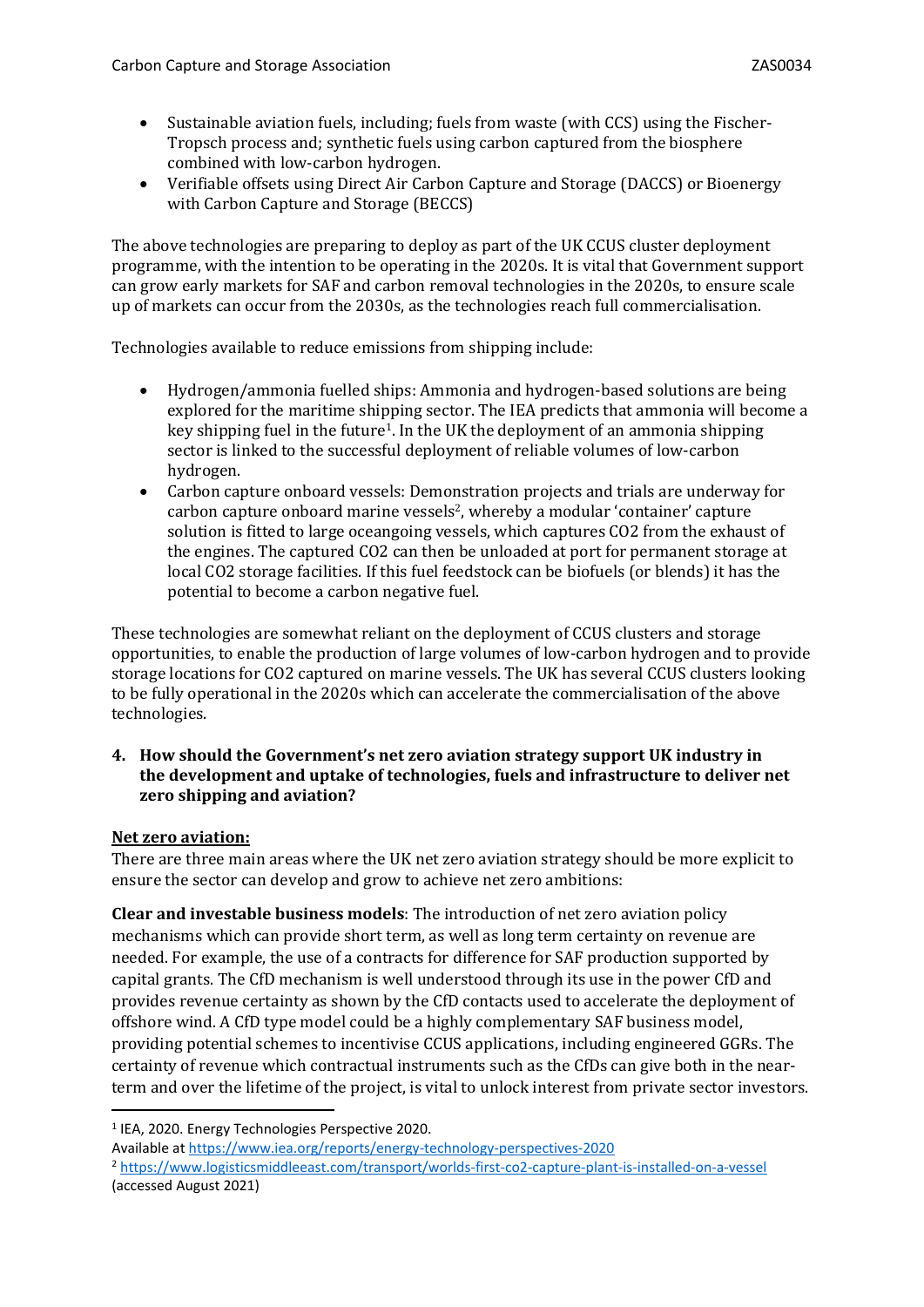**Cross-departmental collaboration and engagement**: Deployment of the SAF industry relies on GGR technologies, therefore it is crucial the governmental departments; BEIS and DfT actively collaborate on the framework policy and business models for GGR technologies. This will ensure SAF projects can deploy without delays in the early stages and can be scaled up by 2030. Without direct interaction and support these technologies may not be available to deploy from 2030, and as such the realisation of a net zero aviation sector may not be achieved by 2050. It is critical that DfT support BEIS directly to ensure the policy frameworks are developed and GGR projects can be deployed in the 2020s.

**Early action in the 2020s supporting wider decarbonisation activities**: Business models for SAF and GGR technologies (such as Direct Air Capture) need to be developed along similar timelines to the cluster deployment process to ensure companies can make investment decisions on projects with CCUS and SAF, which will need access to carbon networks. Pro-active participation from DfT will again be important to ensure there is cross departmental support for the deployment of CCS clusters related to net zero aviation.

Developing projects at speed now and to the CCUS cluster development timelines will help to ensure the SAF industry can deploy in the 2020s and provide a clear pathway to a scale-up the sector in the 2030s.

### **5. How effective will the global offsetting scheme for international airlines (ICAO's CORSIA) and the UK and EU ETS be at stimulating technology improvement and/ or behaviour change to reduce emissions from aviation / shipping?**

Global offsetting schemes, and the UK / EU ETS schemes could provide frameworks which encourage the development policy mechanism to reduce emissions from the aviation and shipping sector. However, these systems alone will be insufficient to establish the sector, and bring nascent technologies to market.

To some extent this has been noted in the recent consultation on Jet Zero by DfT, and the CCSA welcomes the governments consideration and development of carbon markets and use of Greenhouse Gas Removal (GGR) methods to drive down CO2 emissions from the aviation sector. Whilst this looks to a future system, Government does not seem to consider what actions and support are required in the near to medium term:

- There is an assumption within the current aviation policy stance that the GGR sector will be developed and investible in terms of deploying projects.
- There is a heavy reliance on CORSIA which alone may not be able to provide sufficient incentives to scale up a GGR sector.
- CORSIA and UK ETS are the only carbon market mechanisms suggested that could help the deployment of a sustainable aviation sector. Other important mechanisms for short to medium term deployment could be considered.

The key to ensuring long term market mechanisms are successful is to establish the low-carbon technologies and sectors in the 2020s. This has been explored in more detail below.

## **Establishing Green House Gas Removals sector:**

To ensure GGR technology can be used for SAF production, for aviation/shipping decarbonisation, and to drive down CO2 emissions and help the UK achieve net zero, the GGR industry needs to be developed and investible. As GGR technologies deploy and become widespread, government must move from a technology support to market support and finally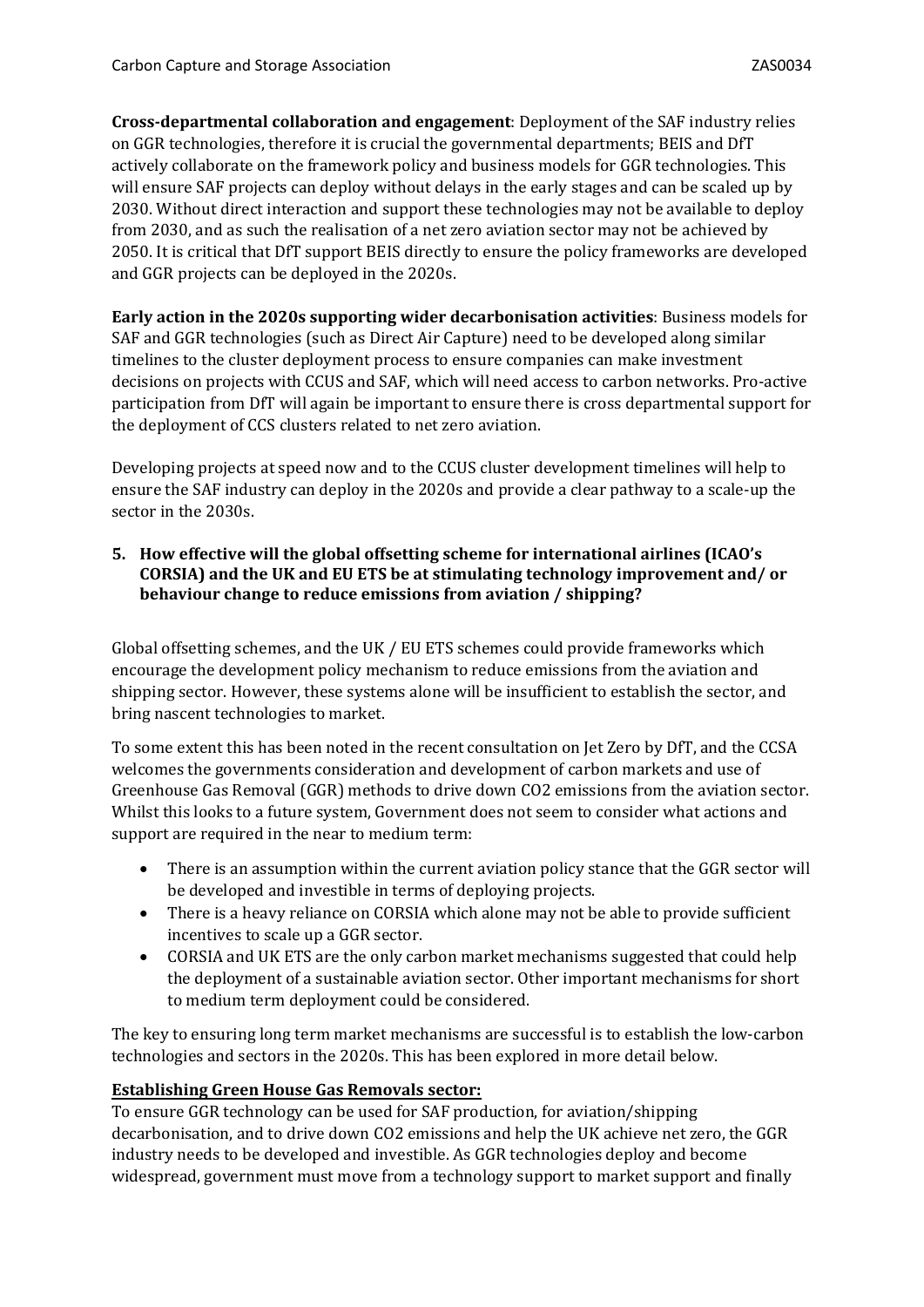towards steady state role depending on the GGR technology. Bespoke support may be required for early projects in the early technology phases, after which more general market support can be given.

In order to develop a sector at scale, FOAK and early projects must be developed in earnest. Delaying early projects will delay the establishing of the GGR sector and in turn the SAF sector and may even shift early mover advantage to other jurisdictions. In addition, DfT must work with BEIS to:

- Release a Greenhouse Gas Removal Strategy
- Commit to minimum levels of deployment for CCS and GGR. Including updating the 10Mt CO2 storage per year in 2030, to a minimum 'at least 10Mt per year target' aiming for 22Mt of CO2 stored per year as recommended by the Climate Change Committee<sup>3</sup>
- Set clear early deployment targets and interim GGR milestones to help define a pathway to 2050
- Ensure GGR and SAF business models can integrate with wider CCUS business models. This will allow projects to be assessed by financiers as a whole system and provide long term certainty to investors. Ultimately enabling deployment and exposing removal technologies such as BECCS and DACCS to valuable early operational experience.
- Establish a longer-term market framework and indicate how early projects can move into the market over time
- Build public support for GGRs. The pathway to net zero will expose the public to many novel, innovative and often complex integrated solutions, which must be accepted if projects are to progress. Government must engage with the public on the value of CO2 removals outside of afforestation and the critical role they will play in achieving net zero.

It will be important for Government departments to collaborate and coordinate on the above recommendations to ensure they have input on policy development which will be critical to the net zero aviation and shipping sector going forward. Further recommendations by the CCSA for GGR technology can be found in our response to the BEIS February 2021 call for evidence on Green House Gas Removals<sup>4</sup>, which we would be happy to discuss in more detail.

## **GGR enabling policy mechanisms:**

The use of carbon markets such as the UK ETS scheme and CORSIA could be suitable mechanisms to drive down CO2 emissions, as well as create an enduring market for GGR technologies for sectors close to, or already covered by an ETS. This is complex and will require additional supportive policy and further consideration with industry to ensure a route to market.

Other mechanisms further to UK ETS or CORSIA which could be considered to help short to medium term project deployments are:

- Voluntary private sector investment
- Obligations
- Grants and loans (payment schemes) for early projects on a case-by-case basis
- Contractual schemes such as CfDs

<sup>&</sup>lt;sup>3</sup> Climate Change Committee, 2020. The Sixth Carbon Budget – The UKs path to Net Zero. Available at: https://www.theccc.org.uk/wp-content/uploads/2020/12/The-Sixth-Carbon-Budget-The-UKspath-to-Net-Zero.pdf

<sup>4</sup> CCSA. 2021. CCSA response to the BEIS call for evidence on Greenhouse Gas Removals. Available at: [CCSA-Res===ponse-to-the-BEIS-Call-for-Evidence-on-Greenhouse-Gas-Removals.pdf](file:///C:/Users/GeorginaKatzaros/Downloads/CCSA-Response-to-the-BEIS-Call-for-Evidence-on-Greenhouse-Gas-Removals.pdf)